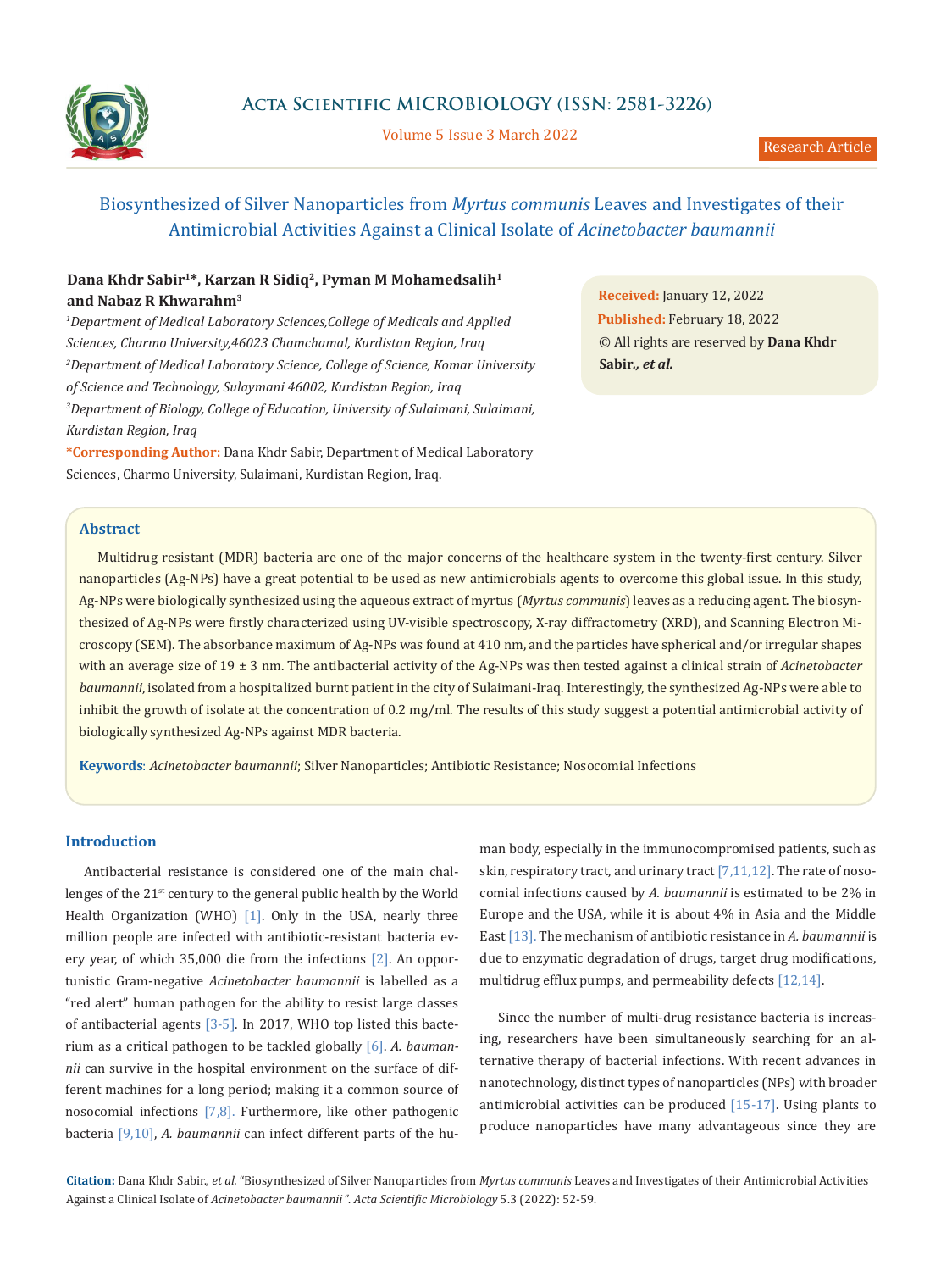environmentally friendly, with no toxic by-products, and also the produced nanoparticles have a greater stability [16]. In addition, plants are widely distributed, easily available, safe to handle and contain a variety range of metabolites [18,19]. Biosynthesize of Ag-NPs using the aqueous extract of different plants as reducing agents have been reported such as *Matricaria chamomilla*, *Ocimum Sanctum, Petroselinum crispum*, *Murraya koenigii*, *Coriandrum Sativum*, *Lantana camara*, *Moringa oleifera*, *Catharanthus roseus* and *Eucalyptus chapmaniana* [20-22]. The aims of this study are to biosynthesize Ag-NPs from the aqueous extract of the myrtus leaves and investigate its antimicrobial activity against a clinical isolate of *A. baumannii*.

# **Materials and Methods**

### **Isolation and Identification of the bacterial strain**

A clinical specimen (burn swabs) was collected from a female patient, admitted to the burn and plastic surgery unit at emergency hospital in Sulaimani city/Iraq, in February 2019. The isolate was cultured on MacConkey agar and incubated for overnight at 37° C. The non-lactose fermenting colonies were sub-cultured and incubated for another overnight. Polymerase chain reaction (PCR) was used to identify the bacterial strain.

#### **Identification of the bacterial strain**

Prlesto™ Mini gDNA Bacteria Kit (Geneaid) was used to extract the total bacterial genome. The PCR reaction of total 50 μl was prepared containing Prime Taq Premix (2x) (GeNet Bio), 5 μl of the genomic DNA extract and 0.5 μM of 16S rRNA primers (F: 5′-AGAGTTTGATYMTGGCTCAG-3′, R: 5′-ACGGYTACCTTGTTAC- $GACTT-3'$ ) [23]. The PCR conditions were  $95^{\circ}$ C for 30 seconds (denaturation),  $58^{\circ}$ C for 30 seconds (annealing), and  $72^{\circ}$ C for 2 minutes (extension). PCR products were purified and sequenced by Sanger DNA sequencing at Macrogen - Republic of Korea. The Chromas software v1.0 (Technelysium) was used to analyse and assemble the sequences.

#### **Construction of the phylogenetic trees**

The taxonomical identification of the clinical isolate was carried out using previously described method [24]. Briefly, the 16S rRNA sequence of the strain was aligned with the closely related species using ClustalX 2.1  $[25]$  and then MEGA 7 programs  $[26]$ . The Neighbor-joining method (bootstrapped with 1000 replicate runs) was used to construct the phylogenetic tree in the MEGA 7 tree-building program.

#### **Preparation of the plants aqueous extract**

The leaves of the myrtus plant were used to prepare Ag-NPs according to previously described method [20]. Briefly, the fresh leaves of the plant were collected in Shwan region of Chamchamal, Kurdistan region- Iraq (Figure 1A). The leaves were washed, cut into small pieces and air dried for 24 hours. Dried leaves ( $\sim$ 20 grams) were transferred into conical flask (500 ml) containing 100 ml distilled water and then boiled for 10 minutes. The leaveswater aqueous extract was filtered through Whatman filter paper. The flow through was collected in a 50 ml falcon tube and stored at 4ºC (Figure 1B).

53



Figure 1: Collection of the leaves of myrtus plants and its extraction. A: leaves of the myrtus (*Myrtus communis*) plant. B: Aqueous extract of the myrtus leaves.

### **Biosynthesize of Ag-NPs**

To prepare Ag-NPs, 1 ml of myrtus leaves aqueous extract was added to 50 ml of 1 mM AgNO<sub>3</sub> in a 100 ml conical flask, using previously described protocols [20,22]. In brief, the solution was heated at 75 <sup>º</sup> C on a hot plate for 25 minutes and stirred with a magnetic bar. Formation of nanoparticles was detected through the colour changes of the solution from colourless to brown [27].

#### **Characterization of the Ag-NPs**

The UV-visible spectroscopy, X-ray diffractometry (XRD), and Scanning Electron Microscopy (SEM) were used to characterized the synthesized Ag-NPs.

Spectrophotometric characterization of the reduced Ag-NPs was performed with UviLine 9400 (SI Analytics), using 1.0 ml of the reduced Ag-NPs and recording the absorbance in the range of 200 nm to 800 wavelengths. Furthermore, an aliquot (10 ml) of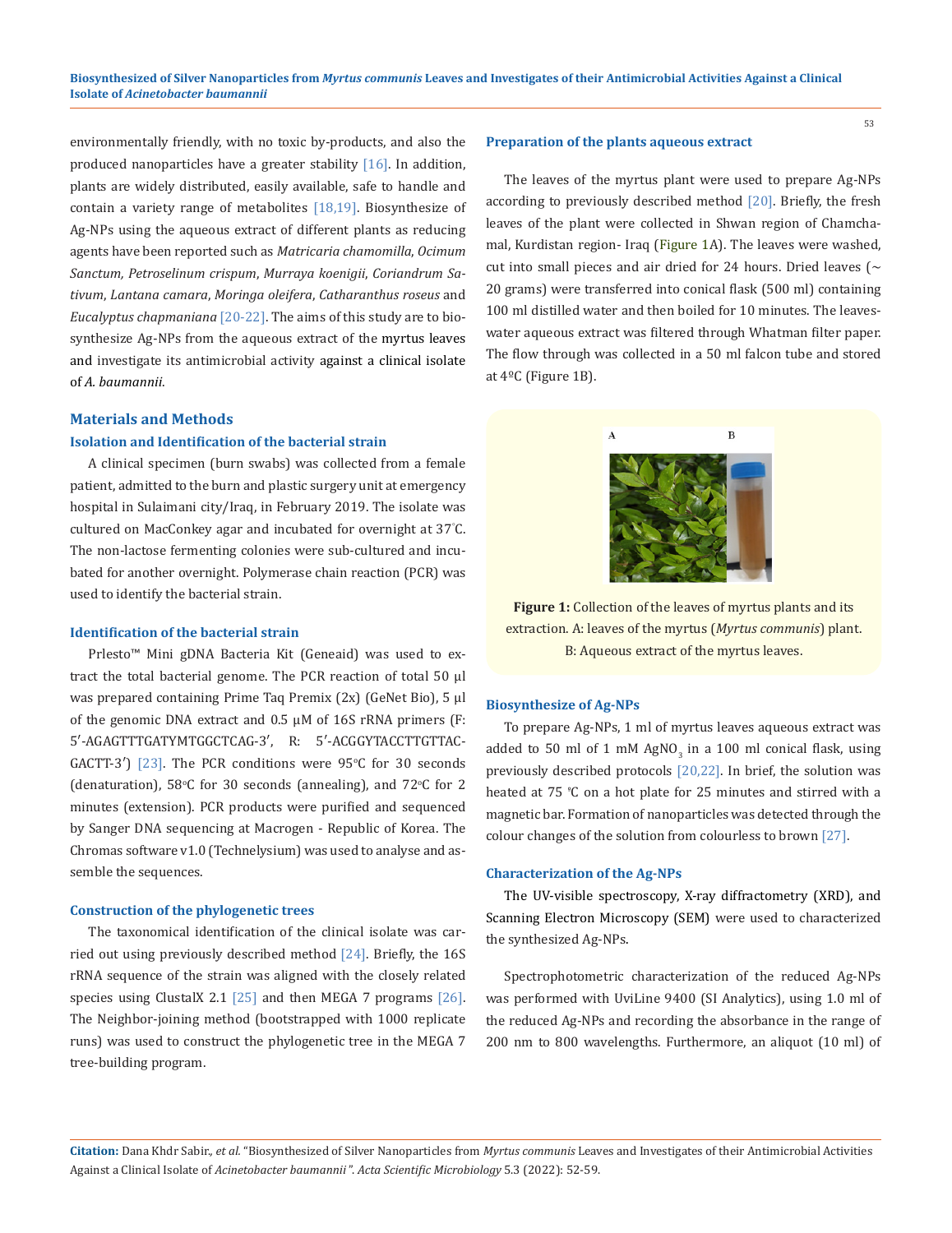the Ag-NPs was dried out in a petri dish under the fume hood for 4 days, and then it was used for SEM and XRD analysis. SEM equipped with CamScan 3200 LV using Caesium™ version 6.1.10 was used to analyze the morphology of the nanoparticles. Additionally, XRD analysis was carried out in X 'Pert Pro diffractometer (PanAnalytical, Almelo, The Netherlands) at the fixed operating voltage and current of 45 kV and 40 mA respectively. The XRD glancing angles were arranged in the range of  $10^{\circ} \le 2\theta \le 70^{\circ}$ . The average grain size of the Ag-NPs was calculated based on 2θ peaks using the following Scherrer equation:

Crystalize Size D (nm) =  $\frac{K\lambda}{\beta \cos \theta}$ 

D = Crystallite size (nm)

 $K = 0.9$  (Scherrer constant)

 $\lambda$  = 0.15406 nm (wavelength of the X-ray source)

 $β = FWHM (radians)$ 

 $\theta$  = Peak position (radians).

# **Antimicrobial susceptibility test**

The microdilution method was used to determine the MIC of different antibiotics and the biosynthesized Ag-NPs as well. The antibiotics which used in this study were ampicillin, kanamycin, tetracycline, and azithromycin. Stock solutions of the antibiotics were prepared according to Clinical and Laboratory Standards Institute protocol (CLSI) [28,29]. The cells were grown overnight in Mueller-Hinton broth, then 20  $\mu$ l of the cells (OD<sub>600</sub> 0.2 nm) was added to the 96- wells containing 160 μl of the medium and 20 μl of different concentrations of the antibiotics or Ag-NPs using different concentrations (0.0125, 0.025, 0.05, 0.1 and 0.2 mg/ml). The cultured microplate was incubated at 35ºC for 20 hours. The optical density (OD) of the bacterial growth was recorded by a plate reader (BioTek-ELx800) at 600 nm.

### **Data analysis**

All assays were performed in at least three biological replicates. P*-*value (Un-paired t-test) was done by using GraphPad Prism 8.0.1 Software Inc., La Jolla, CA, USA. Statistical significance was defined when the P*-*value was less than 0.01.

# **Results and Discussion**

A clinical strain, isolated from a hospitalized female burnt patient, was firstly identified by sequencing of the  $\sim$  1.6 kbp 16S rRNA gene. BLAST searching at National Center for Biotechnology Information (NCBI, https://www.ncbi.nlm.nih.gov/) of the sequenced gene suggested that the bacterium belongs to the genus of the *Acinetobacter* sp. Moreover, the phylogenetic tree of the bacterial 16S rRNA sequence confirmed that the isolate is *Acinetobacter baumannii* (Figure 2)*.* The gene sequence of the bacterium was uploaded to the NCBI with the accession number (MN326095.1) and the strain has been named as *Acinetobacter baumannii* charmo4.



**Figure 2:** Phylogenetic tree of *Acinetobacter baumannii* charmo4 based on the nucleotide sequence of the 16s rRNA gene. DNA sequences were aligned using ClustalX program and the tree was created using the neighbor-joining method, bootstrapped with 1,000 replicate runs, by the MEGA 7 tree-building program.

To check the antibiotic resistance profile of the isolate, the charmo4 strain was subjected to MIC experiment (Figure 3). The result showed that the strain has the highest resistance to both ampicillin, and kanamycin, and no significant reduction in the bacterial growth was detected using 102.4 mg/ml of either antibiotic. The concentration of 102.4 mg/ml of azithromycin was shown to inhibit the bacteria growth by 60%. Tetracycline was the only effective antibiotic in our experimental setting, and the total bacterial inhibition was detected at the concentration of 0.8 mg/ml (Figure 3). The resistance of the strain kanamycin, ampicillin, and azithromycin could be due to the previously frequent use of such antibiotics in hospitals and local pharmacies that made the bacterium de-

**Citation:** Dana Khdr Sabir.*, et al.* "Biosynthesized of Silver Nanoparticles from *Myrtus communis* Leaves and Investigates of their Antimicrobial Activities Against a Clinical Isolate of *Acinetobacter baumannii* ". *Acta Scientific Microbiology* 5.3 (2022): 52-59.

54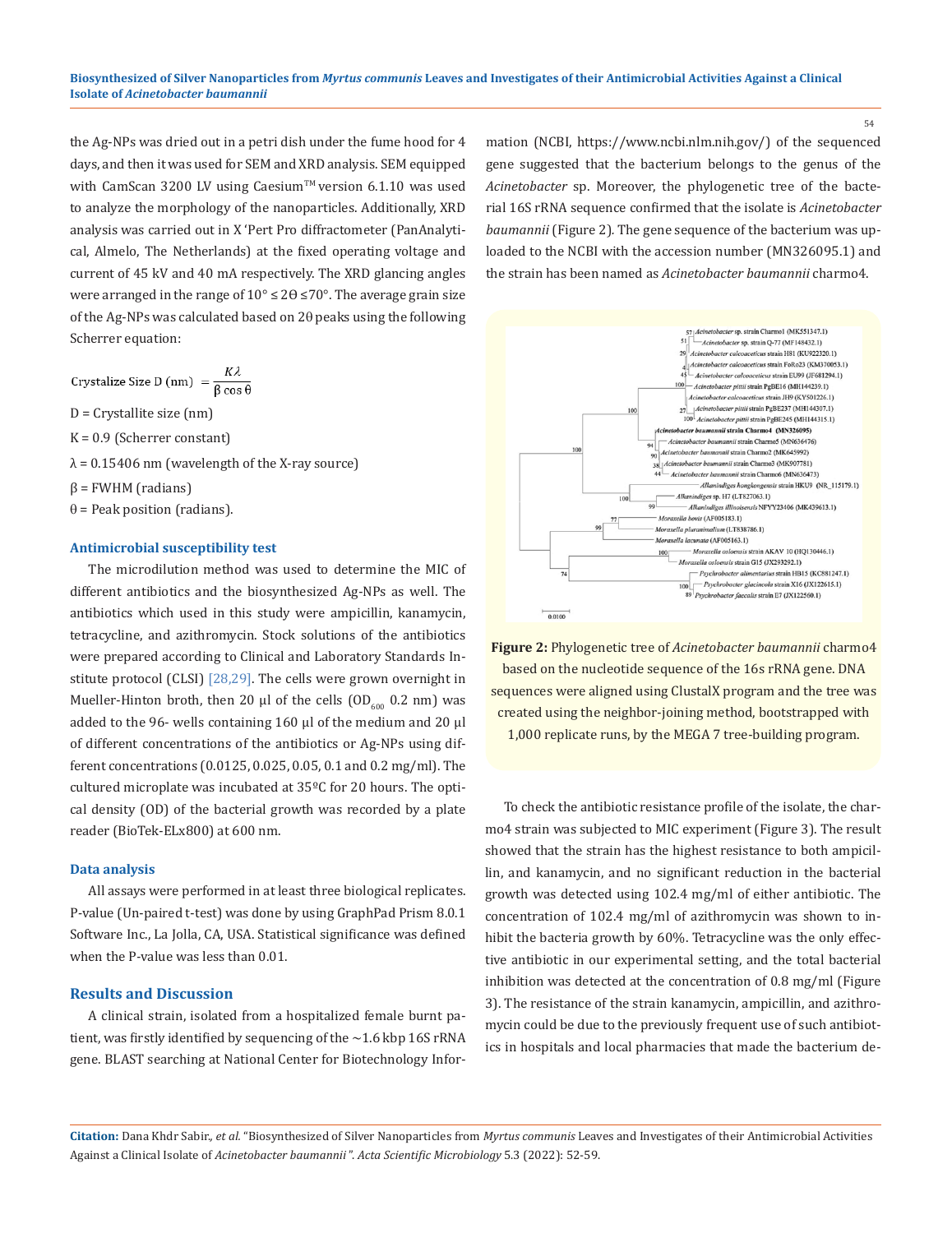#### **Biosynthesized of Silver Nanoparticles from** *Myrtus communis* **Leaves and Investigates of their Antimicrobial Activities Against a Clinical Isolate of** *Acinetobacter baumannii*

velop resistance mechanisms against the antibiotics. These results suggest that the *Acinetobacter baumannii* charmo4 is a multi-drug resistant strain.



**Figure 3:** MIC of different antibiotics for *Acinetobacter baumannii* charmo4. The bacterial growth was monitored for 20 hours of incubation at 35ºC with and without the antibiotics. The data are means from three replicates ± standard deviations.

Nowadays, biological methods to synthesize nanoparticles through using microorganisms bioproducts (bacteria, algae and fungi) and plant extracts are compatible with the green chemistry principles because they are safe to handle and contain a wide range of secondary metabolites [18,19].

In this study, we used myrtus leaves as a reducing agent to produce Ag-NPs. This is because the plant is widely locally distributed [30]. The colour change of the solution from colourless to brown was used as indication to produced Ag-NPs (Figure 4)  $[20]$ . This changes in the color of the solution is due to excitation of the Surface Plasmon Band (SPB) with the nanoparticles [27].

The production of the Ag-NPs was further confirmed by UVvisible spectrophotometric analysis of the sample in the range of the 200 nm to 800 nm. The solution showed the characteristic SPB of Ag-NPs at 410 nm (Figure 5). Previously, the peak of chemically synthesized Ag-NPs is reported to be at 450 nm, however, the peak of solutions containing biologically produced Ag-NPs was found at 400 nm [20]. The SPB of biosynthesized Ag-NPs from aqueous



**Figure 4:** Preparation of the silver nanoparticle. The Colourless solution of AgNO3 before (A) and after (B) adding of the aqueous extract of the myrtus leaves.



**Figure 5:** UV-visible spectrophotometric analysis of biologically synthesized Ag-NPs in the aqueous extract of *Myrtus communis*  leaves.

extracts of *Ocimum gratissimum*, *Myrtus communis*, *Lycopersicon esculentum* and *Matricaria chamomilla* flowers were found at 420 nm [31], 370 nm [32], and 410 nm [33], 450nm [22] respectively. These differences in the SPB can be related to the sizes [34], and the shapes [35] of the nanoparticles.

Moreover, both XRD and SEM were used to characterize biosynthesized Ag-NPs. The diffraction pattern of XRD spectrum confirms the crystalline nature of silver nanoparticles that have face-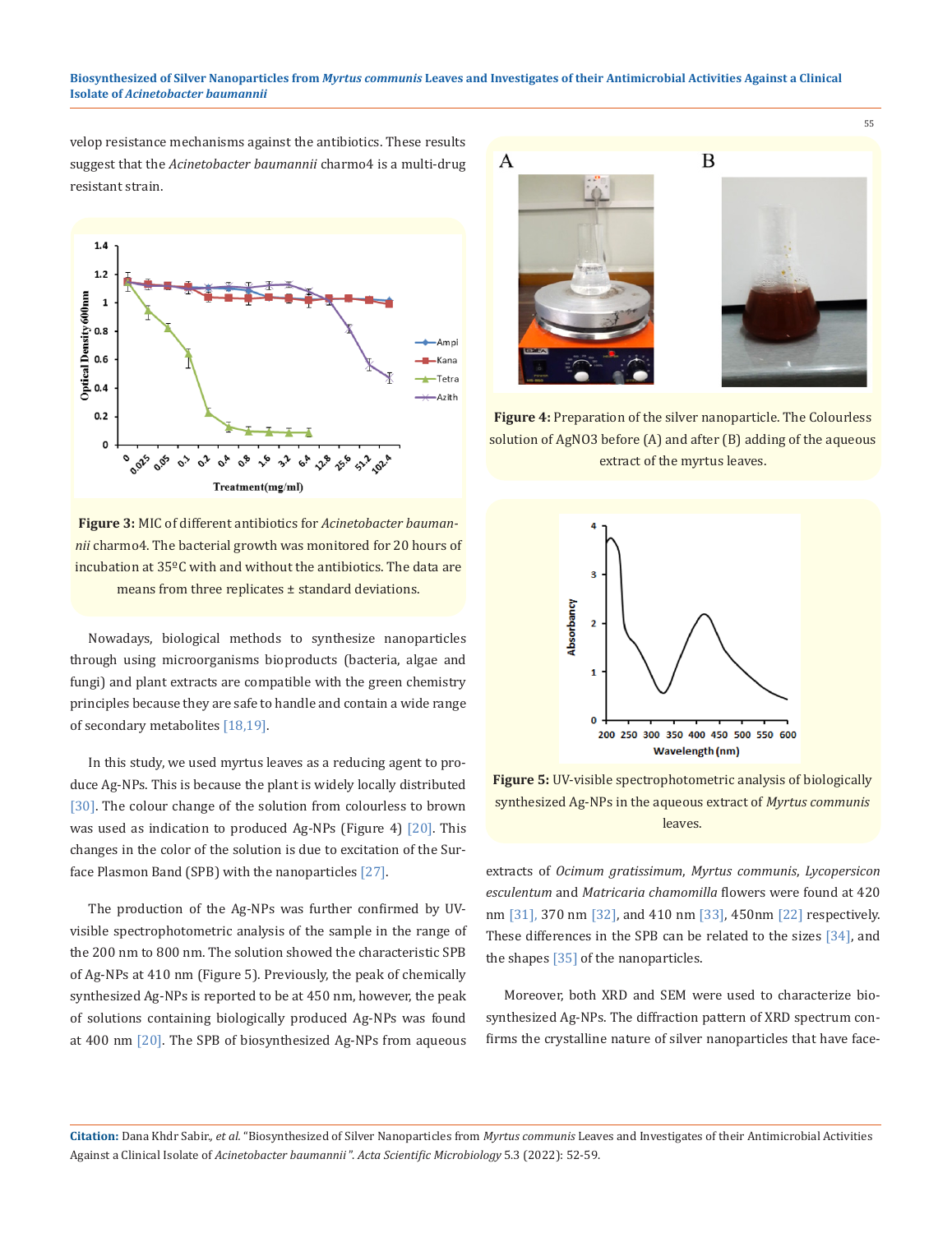#### **Biosynthesized of Silver Nanoparticles from** *Myrtus communis* **Leaves and Investigates of their Antimicrobial Activities Against a Clinical Isolate of** *Acinetobacter baumannii*

centered cubic crystal structure (Figure 6). Crystal particles of the sample form seven 2θ peaks were located at (32.25, 38.14, 44.27, 46.27, 27.84, 54.75 and 57.45). The lattice constant calculated from the pattern was  $a = 4.086$  A $\degree$ . Based on the Scherrer equation, the average crystalline size (D) of the synthesized Ag-NPs was found to be 19 ± 3 nm.



**Figure 6:** XRD Peaks indices and 2θ positions of biosynthesized Ag-NPs. The shape and morphological appearance of the synthesized Ag-NPs were characterized by using SEM analysis.

Furthermore, the shaped of the biosynthesized particles were appeared to be spherical and irregular shapes by using Scanning electron microscopy (Figure 7).



**Figure 7:** The Scanning electron microscopy for the synthesized Ag-NPs showed that they have spherical and irregular shapes.

The antibacterial activity of produced Ag-NPs was then tested against the clinical isolate of *A. baumannii* charmo4 (Figure 8). The concentrations ranged between0.0125 to 0.2 mg/ml of Ag-NPs was tested. Bacterial growth inhibition was investigated using spectrophotometer method at OD 600 nm and compared to the growth of the bacterium without Ag-NPs. The results showed that the biosynthesized Ag-NPs has antibacterial activity and MIC of 0.2 mg/ml against *Acinetobacter baumannii* charmo4 (Figure 8). Therefore, it appears that the growth of this isolate can be inhibited by higher MIC of Ag-NPs compared to previous studies [22,33,36].





Previously, the MIC of biosynthesized Ag-NPs from *Lycopersicon esculentum* against *Escherichia coli* was found at 50 µg/ml [33] and MIC of Ag-NPs produced from *Murraya koenigii* against methicillinsensitive *Staphylococcus aureus* was at 32 μg/ml [36]. In addition, The MIC of Ag-NPs by using aqueous extract of *Matricaria chamomilla* flowers against a clinical isolated *A.baumannii* charmo1 was 50 µg/ml [22]. It has been shown that the shape and the size of particles can also affect the efficiency of antimicrobial activity of the Ag-NPs [37-39]. With reducing in the particle size, the antimicrobial activities of the parties are increased [39]. It was also shown that the spherical shaped Ag-NPs have a stronger antimicrobial activity against *E. coli*, *S. aureus* and *P. aeruginosa* than the triangle shape [40]. The multi antibiotic resistance property of the bacterial strains may also affect the MIC range of Ag-NPs.

**Citation:** Dana Khdr Sabir.*, et al.* "Biosynthesized of Silver Nanoparticles from *Myrtus communis* Leaves and Investigates of their Antimicrobial Activities Against a Clinical Isolate of *Acinetobacter baumannii* ". *Acta Scientific Microbiology* 5.3 (2022): 52-59.

56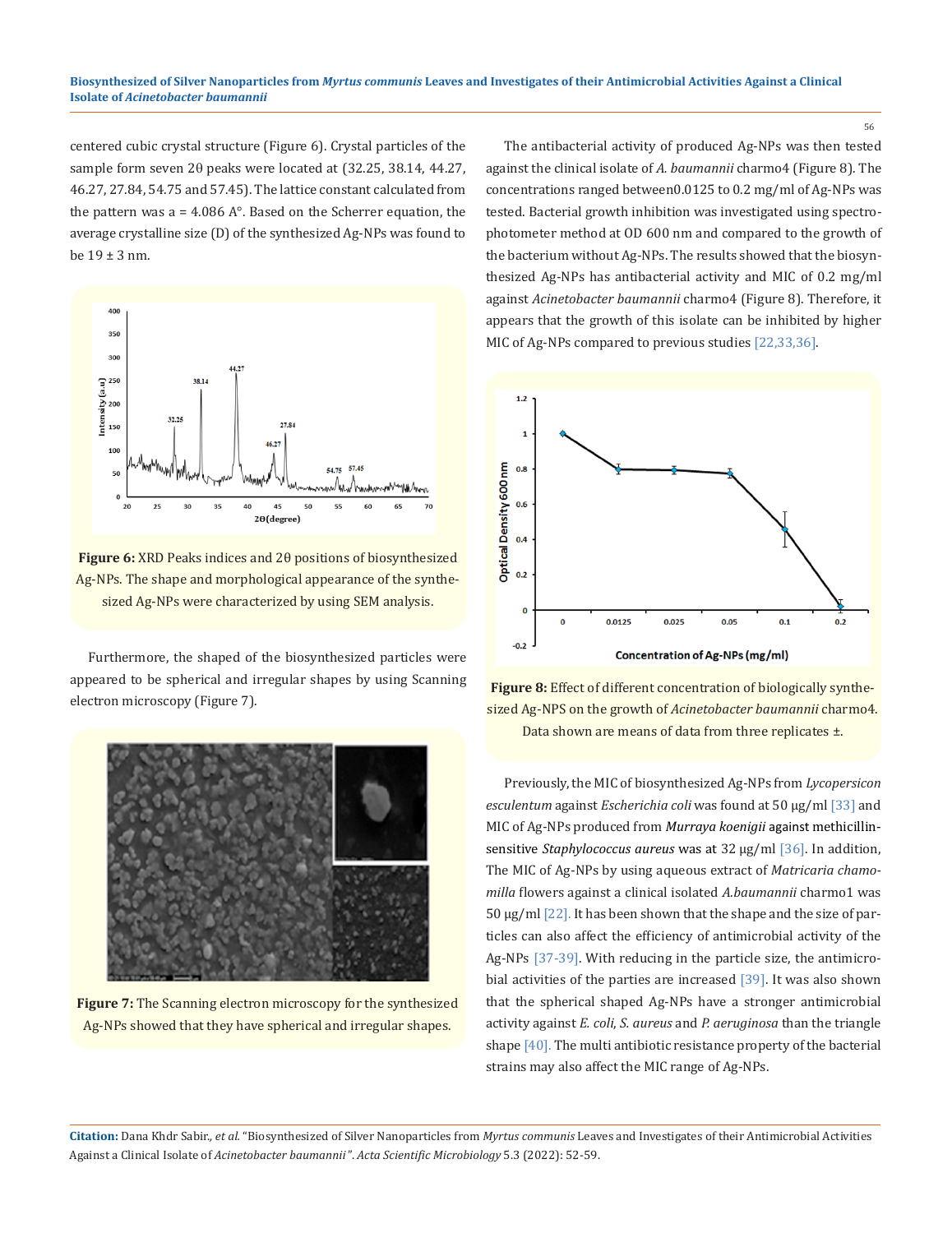# **Conclusion**

In this study, we have prepared biologically synthesized Ag-NPs by using aqueous extract of myrtus leaves. The antibacterial activity of the synthesized Ag-NPs was tested against an antibiotic resistant clinical isolate of *Acinetobacter baumannii* charmo4. The result showed that the total bacterial strain inhibition by the synthesized Ag-NPs at the concentration of 0.2 mg/ml. The potential antimicrobial activity of the Ag-NPs should be further investigated so as to be used as an alternative of antibiotic to treat infectious diseases, caused by antibiotic resistant bacteria.

# **Funding**

This research did not receive any specific grant from funding agencies in the public, commercial, or not-for-profit sectors.

# **Conflicts of Interest**

None.

# **Bibliography**

- 1. Altun HU., *et al*[. "Antimicrobial susceptibilities of clinical Aci](https://pubmed.ncbi.nlm.nih.gov/25741433/)[netobacter baumannii isolates with different genotypes".](https://pubmed.ncbi.nlm.nih.gov/25741433/) *[Jundishapur Journal of Microbiology](https://pubmed.ncbi.nlm.nih.gov/25741433/)* 7.12 (2014).
- 2. Centers for Disease Control and Prevention, Antibiotic resistance threats in the United States 2013. 2013: Centres for Disease Control and Prevention, US Department of Health and Human Services (2013).
- 3. Madadi-Goli N., *et al*. "Sensitivity of levofloxacin in combination with ampicillin-sulbactam and tigecycline against multidrug-resistant Acinetobacter baumannii". *Iran Journal of Microbiology* 9.1 (2017): 19.
- 4. [Sabir DK. "Synergistic effect of silver nanoparticles combined](https://www.researchgate.net/publication/328966040_SYNERGISTIC_EFFECT_OF_SILVER_NANOPARTICLES_COMBINED_WITH_DIFFERENT_ANTIBIOTICS_AGAINST_MULTIDRUG-RESISTANT_ACINETOBACTER_BAUMANNII_STRAIN_H72721) [with different antibiotics against multidrug-resistant Acineto](https://www.researchgate.net/publication/328966040_SYNERGISTIC_EFFECT_OF_SILVER_NANOPARTICLES_COMBINED_WITH_DIFFERENT_ANTIBIOTICS_AGAINST_MULTIDRUG-RESISTANT_ACINETOBACTER_BAUMANNII_STRAIN_H72721)[bacter baumannii strain H72721". in ICNS Conference Pro](https://www.researchgate.net/publication/328966040_SYNERGISTIC_EFFECT_OF_SILVER_NANOPARTICLES_COMBINED_WITH_DIFFERENT_ANTIBIOTICS_AGAINST_MULTIDRUG-RESISTANT_ACINETOBACTER_BAUMANNII_STRAIN_H72721)[ceeding \(2018\).](https://www.researchgate.net/publication/328966040_SYNERGISTIC_EFFECT_OF_SILVER_NANOPARTICLES_COMBINED_WITH_DIFFERENT_ANTIBIOTICS_AGAINST_MULTIDRUG-RESISTANT_ACINETOBACTER_BAUMANNII_STRAIN_H72721)
- 5. Sato Y., *et al*[. "Sub-minimum inhibitory concentrations of co](https://pubmed.ncbi.nlm.nih.gov/29554105/)[listin and polymyxin B promote Acinetobacter baumannii bio](https://pubmed.ncbi.nlm.nih.gov/29554105/)film formation". *PloS One* [13.3 \(2018\): e0194556.](https://pubmed.ncbi.nlm.nih.gov/29554105/)
- 6. World Health Organization, Global priority list of antibioticresistant bacteria to guide research, discovery, and development of new antibiotics, in Geneva: World Health Organization (2017).

7. Manchanda V., *et al*[. "Multidrug resistant Acinetobacter".](https://pubmed.ncbi.nlm.nih.gov/20927292/) *Jour[nal of Global Infectious Diseases](https://pubmed.ncbi.nlm.nih.gov/20927292/)* 2.3 (2010): 291-304.

57

- 8. [Sabir DK and KR Sidiq. "Antimicrobial Activity of Combined](https://www.researchgate.net/publication/334431847_Antimicrobial_Activity_of_Combined_Cinnamon_Nanoemulsions-Antibiotics_against_Acinetobacter_baumannii) [Cinnamon Nanoemulsions-Antibiotics against Acinetobacter](https://www.researchgate.net/publication/334431847_Antimicrobial_Activity_of_Combined_Cinnamon_Nanoemulsions-Antibiotics_against_Acinetobacter_baumannii) baumannii". *[Passer Journal of Basic and Applied Sciences](https://www.researchgate.net/publication/334431847_Antimicrobial_Activity_of_Combined_Cinnamon_Nanoemulsions-Antibiotics_against_Acinetobacter_baumannii)* [\(2019\): 1-4.](https://www.researchgate.net/publication/334431847_Antimicrobial_Activity_of_Combined_Cinnamon_Nanoemulsions-Antibiotics_against_Acinetobacter_baumannii)
- 9. Al-Bdery., *et al*[. "Vancomycin and linezolid resistance among](https://www.sciencedirect.com/science/article/pii/S2452014420302181)  [multidrug-resistant Staphylococcus aureus clinical isolates](https://www.sciencedirect.com/science/article/pii/S2452014420302181) [and interaction with neutrophils".](https://www.sciencedirect.com/science/article/pii/S2452014420302181) *Gene Reports* 21 (2020): [100804.](https://www.sciencedirect.com/science/article/pii/S2452014420302181)
- 10. Al-Sa'ady., *et al*[. "Genetic relation and virulence factors of](https://www.sciencedirect.com/science/article/pii/S2452014420303253) [carbapenemase-producing Uropathogenic Escherichia coli](https://www.sciencedirect.com/science/article/pii/S2452014420303253)  [from urinary tract infections in Iraq".](https://www.sciencedirect.com/science/article/pii/S2452014420303253) *Gene Reports* 21 (2020): [100911.](https://www.sciencedirect.com/science/article/pii/S2452014420303253)
- 11. Hiraki Y., *et al*[. "Successful treatment of skin and soft tissue in](https://pubmed.ncbi.nlm.nih.gov/23791858/)[fection due to carbapenem-resistant Acinetobacter baumannii](https://pubmed.ncbi.nlm.nih.gov/23791858/)  [by ampicillin-sulbactam and meropenem combination thera](https://pubmed.ncbi.nlm.nih.gov/23791858/)py". *[International Journal of Infectious Diseases](https://pubmed.ncbi.nlm.nih.gov/23791858/)* 17.12 (2013): [e1234-1246.](https://pubmed.ncbi.nlm.nih.gov/23791858/)
- 12. Tunyapanit W., *et al*. "Antimicrobial susceptibility of Acinetobacter baumannii isolated from hospital patients". *Science Asia* 40 (2014): 28-34.
- 13. Harding CM., *et al*[. "Uncovering the mechanisms of Acineto](https://pubmed.ncbi.nlm.nih.gov/29249812/)bacter baumannii virulence". *[Nature Reviews Microbiology](https://pubmed.ncbi.nlm.nih.gov/29249812/)*  [16.2 \(2018\): 91.](https://pubmed.ncbi.nlm.nih.gov/29249812/)
- 14. Lee CR., *et al*[. "Biology of Acinetobacter baumannii: Patho](https://www.frontiersin.org/articles/10.3389/fcimb.2017.00055/full)[genesis, Antibiotic Resistance Mechanisms, and Prospective](https://www.frontiersin.org/articles/10.3389/fcimb.2017.00055/full) Treatment Options". *[Frontiers in Cellular and Infection Micro](https://www.frontiersin.org/articles/10.3389/fcimb.2017.00055/full)biology* [7 \(2017\): 55.](https://www.frontiersin.org/articles/10.3389/fcimb.2017.00055/full)
- 15. Baptista P., *et al*[. "Nano-Strategies to Fight Multidrug Resistant](https://www.frontiersin.org/articles/10.3389/fmicb.2018.01441/full)  [Bacteria—"A Battle of the Titans".](https://www.frontiersin.org/articles/10.3389/fmicb.2018.01441/full) *Frontiers in Microbiology* 9 [\(2018\).](https://www.frontiersin.org/articles/10.3389/fmicb.2018.01441/full)
- 16. Kumar A., *et al*[. "Synthesis, characterization and antibacterial](https://www.researchgate.net/publication/283630081_Synthesis_characterization_and_antibacterial_potential_of_silver_nanoparticles_by_Morus_nigra_leaf_extract)  [potential of silver nanoparticles by Morus nigra leaf extract".](https://www.researchgate.net/publication/283630081_Synthesis_characterization_and_antibacterial_potential_of_silver_nanoparticles_by_Morus_nigra_leaf_extract)  *[Indian Journal of Pharmaceutical and Biological Research](https://www.researchgate.net/publication/283630081_Synthesis_characterization_and_antibacterial_potential_of_silver_nanoparticles_by_Morus_nigra_leaf_extract)* 1 [\(2013\): 16-24.](https://www.researchgate.net/publication/283630081_Synthesis_characterization_and_antibacterial_potential_of_silver_nanoparticles_by_Morus_nigra_leaf_extract)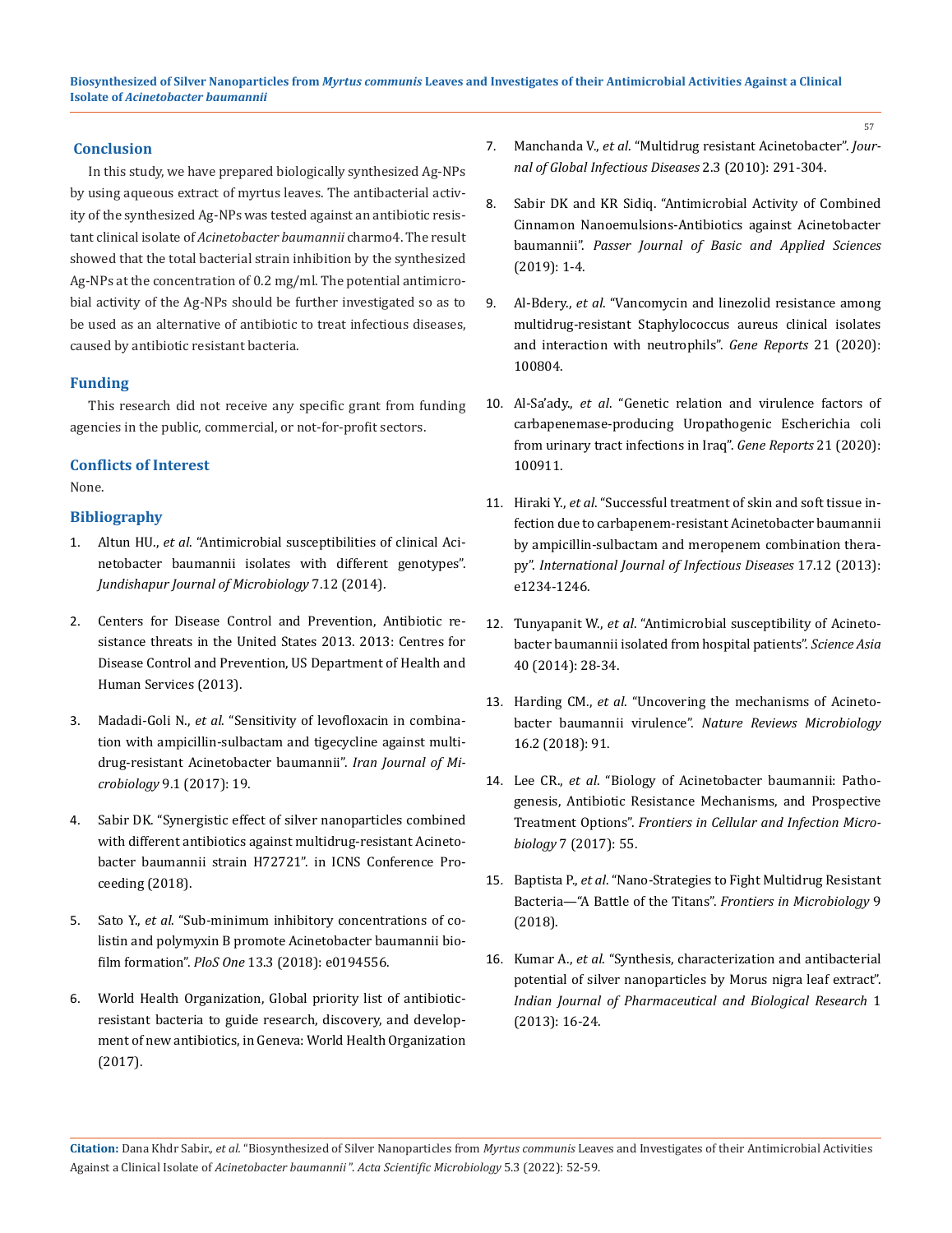- 17. Singh R., *et al*[. "The role of nanotechnology in combating multi](https://pubmed.ncbi.nlm.nih.gov/24757944/)drug resistant bacteria". *[Journal of Nanoscience and Nanotech](https://pubmed.ncbi.nlm.nih.gov/24757944/)nology* [14.7 \(2014\): 4745-4756.](https://pubmed.ncbi.nlm.nih.gov/24757944/)
- 18. Behravan M., *et al*[. "Facile green synthesis of silver nanoparti](https://www.sciencedirect.com/science/article/pii/S0141813018346907)[cles using Berberis vulgaris leaf and root aqueous extract and](https://www.sciencedirect.com/science/article/pii/S0141813018346907) its antibacterial activity". *[International Journal of Biological](https://www.sciencedirect.com/science/article/pii/S0141813018346907) Macromolecules* [124 \(2019\): 148-154.](https://www.sciencedirect.com/science/article/pii/S0141813018346907)
- 19. Moodley JS., *et al*[. "Green synthesis of silver nanoparticles from](https://iopscience.iop.org/article/10.1088/2043-6254/aaabb2/meta) [Moringa oleifera leaf extracts and its antimicrobial potential".](https://iopscience.iop.org/article/10.1088/2043-6254/aaabb2/meta) *[Advances in Natural Sciences: Nanoscience and Nanotechnol](https://iopscience.iop.org/article/10.1088/2043-6254/aaabb2/meta)ogy* [9.1 \(2018\): 015011.](https://iopscience.iop.org/article/10.1088/2043-6254/aaabb2/meta)
- 20. Kumar A., *et al*[. "Synthesis, characterization and antibacterial](https://www.researchgate.net/publication/283630081_Synthesis_characterization_and_antibacterial_potential_of_silver_nanoparticles_by_Morus_nigra_leaf_extract) [potential of silver nanoparticles by Morus nigra leaf extract".](https://www.researchgate.net/publication/283630081_Synthesis_characterization_and_antibacterial_potential_of_silver_nanoparticles_by_Morus_nigra_leaf_extract) *[Indian Journal of Pharmaceutical and Biological Research](https://www.researchgate.net/publication/283630081_Synthesis_characterization_and_antibacterial_potential_of_silver_nanoparticles_by_Morus_nigra_leaf_extract)* 1.4 [\(2013\): 16-24.](https://www.researchgate.net/publication/283630081_Synthesis_characterization_and_antibacterial_potential_of_silver_nanoparticles_by_Morus_nigra_leaf_extract)
- 21. Baptista PV., *et al*. "Nano-Strategies to Fight Multidrug Resistant Bacteria-"A Battle of the Titans". *Frontiers in Microbiology* 9 (2018): 1441.
- 22. [Mohamedsalih PM and DK Sabir. "Biosynthesis of silver](https://www.researchgate.net/publication/340166577_Biosynthesis_of_silver_nanoparticles_using_the_aqueous_extract_of_chamomile_flower_and_their_antibacterial_activity_against_Acinetobacter_spp) [nanoparticles using the aqueous extract of chamomile flower](https://www.researchgate.net/publication/340166577_Biosynthesis_of_silver_nanoparticles_using_the_aqueous_extract_of_chamomile_flower_and_their_antibacterial_activity_against_Acinetobacter_spp) [and their antibacterial activity against Acinetobacter spp".](https://www.researchgate.net/publication/340166577_Biosynthesis_of_silver_nanoparticles_using_the_aqueous_extract_of_chamomile_flower_and_their_antibacterial_activity_against_Acinetobacter_spp) *[Health Biotechnology and Biopharma](https://www.researchgate.net/publication/340166577_Biosynthesis_of_silver_nanoparticles_using_the_aqueous_extract_of_chamomile_flower_and_their_antibacterial_activity_against_Acinetobacter_spp)* 3.4 (2020): 48-62.
- 23. Satokari RM., *et al*. "Bifidobacterial diversity in human feces detected by genus-specific PCR and denaturing gradient gel electrophoresis". *Applied and Environmental Microbiology* 67.2 (2001): 504-513.
- 24. Sabir DK., *et al*[. "Investigating differences in the ability of](https://pubmed.ncbi.nlm.nih.gov/28854671/) [XplA/B-containing bacteria to degrade the explosive hexa](https://pubmed.ncbi.nlm.nih.gov/28854671/)[hydro-1,3,5-trinitro-1,3,5-triazine \(RDX\)".](https://pubmed.ncbi.nlm.nih.gov/28854671/) *FEMS Microbiology Letter* [364.14 \(2017\).](https://pubmed.ncbi.nlm.nih.gov/28854671/)
- 25. Turton JF., *et al*[. "Comparison of Acinetobacter baumannii iso](https://pubmed.ncbi.nlm.nih.gov/16825400/)[lates from the United Kingdom and the United States that were](https://pubmed.ncbi.nlm.nih.gov/16825400/) [associated with repatriated casualties of the Iraq conflict".](https://pubmed.ncbi.nlm.nih.gov/16825400/) *[Journal of Clinical Microbiology](https://pubmed.ncbi.nlm.nih.gov/16825400/)* 44.6 (2006): 2630-2634.
- 26. [Cerqueira GM and AY Peleg. "Insights into Acinetobacter bau](https://pubmed.ncbi.nlm.nih.gov/21989983/)mannii pathogenicity". *IUBMB Life* [63.12 \(2011\): 1055-1060.](https://pubmed.ncbi.nlm.nih.gov/21989983/)
- 27. [Mulvaney P. "Surface Plasmon Spectroscopy of Nanosized](https://pubs.acs.org/doi/10.1021/la9502711) Metal Particles". *Langmuir* [12.3 \(1996\): 788-800.](https://pubs.acs.org/doi/10.1021/la9502711)
- 28. Patel JB., *et al*[. "Performance standards for antimicrobial sus](https://clsi.org/standards/products/microbiology/documents/m100/)[ceptibility testing: twenty-fifth informational supplement"](https://clsi.org/standards/products/microbiology/documents/m100/)  [\(2015\).](https://clsi.org/standards/products/microbiology/documents/m100/)
- 29. [Mohamedsalih PM and DK Sabir. "Antimicrobial activity of sil](https://www.researchgate.net/publication/342173789_Antimicrobial_Activity_of_Silver_Nanoparticles_with_Antibiotics_Against_Clinically_Isolated_Acinetobacter_baumannii)[ver nanoparticles with antibiotics against clinically isolated](https://www.researchgate.net/publication/342173789_Antimicrobial_Activity_of_Silver_Nanoparticles_with_Antibiotics_Against_Clinically_Isolated_Acinetobacter_baumannii) [Acinetobacter baumannii".](https://www.researchgate.net/publication/342173789_Antimicrobial_Activity_of_Silver_Nanoparticles_with_Antibiotics_Against_Clinically_Isolated_Acinetobacter_baumannii) *Passer Journal* (2020): 51-56.
- 30. [Ismail A. "Antimicrobial Activity of Silver Nanoparticles Syn](https://www.researchgate.net/publication/262373480_Antimicrobial_Activity_of_Silver_Nanoparticles_Synthesized_by_Myrtus_Communis_Extract)[thesized by Myrtus Communis Extract". \(2013\).](https://www.researchgate.net/publication/262373480_Antimicrobial_Activity_of_Silver_Nanoparticles_Synthesized_by_Myrtus_Communis_Extract)
- 31. Das B., *et al*[. "Green synthesized silver nanoparticles destroy](https://www.sciencedirect.com/science/article/pii/S1878535215002488)  [multidrug resistant bacteria via reactive oxygen species me](https://www.sciencedirect.com/science/article/pii/S1878535215002488)diated membrane damage". *[Arabian Journal of Chemistry](https://www.sciencedirect.com/science/article/pii/S1878535215002488)* 10.6 [\(2017\): 862-876.](https://www.sciencedirect.com/science/article/pii/S1878535215002488)
- 32. Shahat AS and NH Assar. "Biochemical and antimicrobial studies of biosynthesized silver nanoparticles using aqueous extract of Myrtus communis L". *Annals of Biological Research*  6.11 (2015): 90-10.
- 33. Maiti S., *et al*[. "Antimicrobial activities of silver nanoparticles](https://jast-journal.springeropen.com/articles/10.1186/s40543-014-0040-3)  [synthesized from Lycopersicon esculentum extract".](https://jast-journal.springeropen.com/articles/10.1186/s40543-014-0040-3) *Journal of [Analytical Science and Technology](https://jast-journal.springeropen.com/articles/10.1186/s40543-014-0040-3)* 5.1 (2014): 40.
- 34. Hamouda RA., *et al*[. "Synthesis and biological characterization](https://www.nature.com/articles/s41598-019-49444-y) [of silver nanoparticles derived from the cyanobacterium Os](https://www.nature.com/articles/s41598-019-49444-y)[cillatoria limnetica".](https://www.nature.com/articles/s41598-019-49444-y) *Scientific Reports* 9.1 (2019): 1-17.
- 35. [Moores A and F Goettmann. "The plasmon band in noble met](https://pubs.rsc.org/en/content/articlelanding/2006/nj/b604038c)[al nanoparticles: an introduction to theory and applications".](https://pubs.rsc.org/en/content/articlelanding/2006/nj/b604038c) *[New Journal of Chemistry](https://pubs.rsc.org/en/content/articlelanding/2006/nj/b604038c)* 30.8 (2006): 1121-1132.
- 36. Qais FA., *et al*[. "Antibacterial Effect of Silver Nanoparticles](https://www.hindawi.com/journals/bca/2019/4649506/) [Synthesized Using Murraya koenigii \(L\) against Multidrug-](https://www.hindawi.com/journals/bca/2019/4649506/)Resistant Pathogens". *[Bioinorganic Chemistry and Applications](https://www.hindawi.com/journals/bca/2019/4649506/)*  [2019 \(2019\): 11.](https://www.hindawi.com/journals/bca/2019/4649506/)
- 37. Pal S., *et al*[. "Does the Antibacterial Activity of Silver Nanopar](https://pubmed.ncbi.nlm.nih.gov/17261510/)[ticles Depend on the Shape of the Nanoparticle? A Study of the](https://pubmed.ncbi.nlm.nih.gov/17261510/)  [Gram-Negative Bacterium Escherichia coli".](https://pubmed.ncbi.nlm.nih.gov/17261510/) *Applied and Envi[ronmental Microbiology](https://pubmed.ncbi.nlm.nih.gov/17261510/)* 73.6 (2007): 1712-1720.

**Citation:** Dana Khdr Sabir.*, et al.* "Biosynthesized of Silver Nanoparticles from *Myrtus communis* Leaves and Investigates of their Antimicrobial Activities Against a Clinical Isolate of *Acinetobacter baumannii* ". *Acta Scientific Microbiology* 5.3 (2022): 52-59.

58